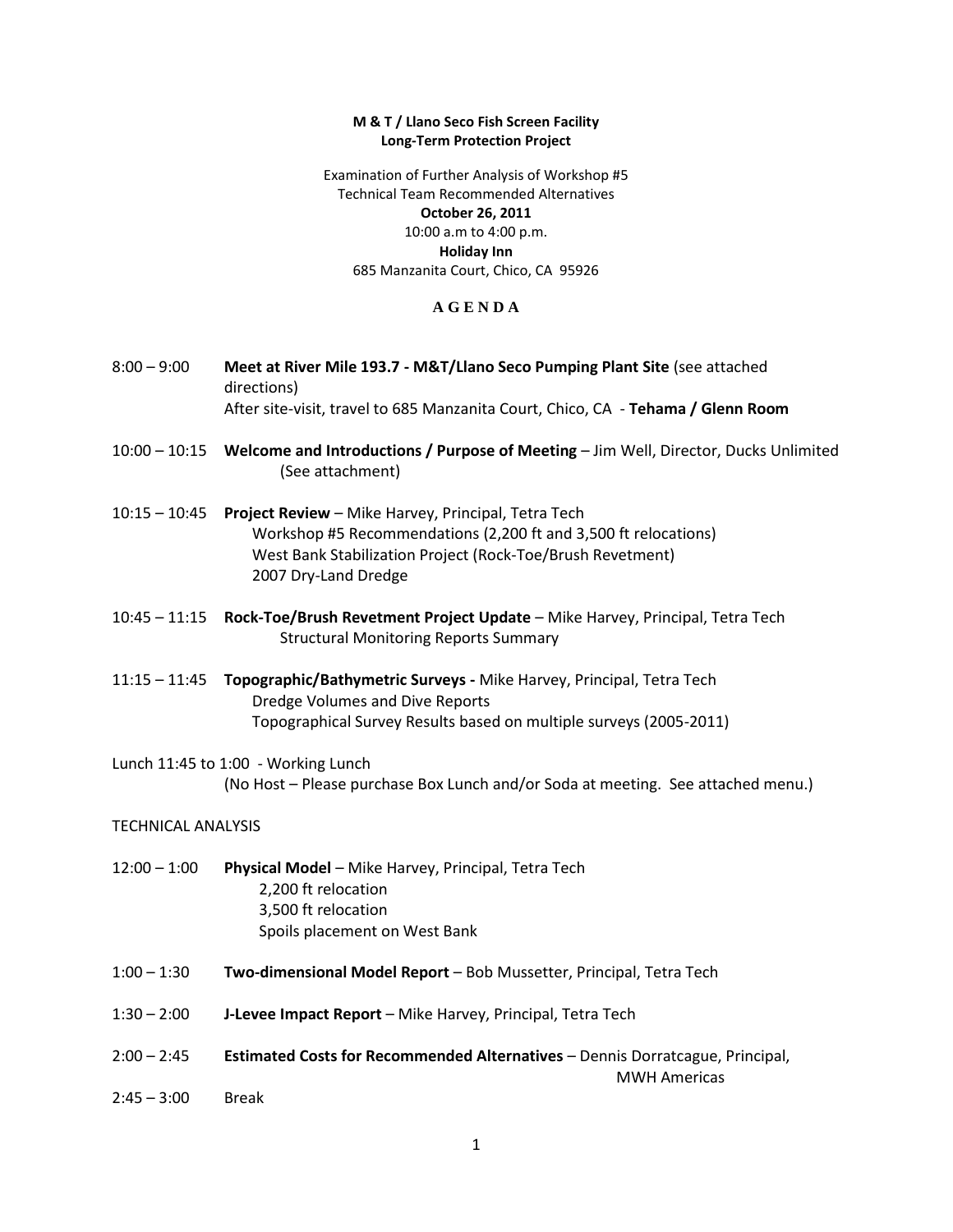#### SUMMARY & DISCUSSIONS

3:00 – 4:00 **Discussions**

4:00 p.m. **Meeting End**

**Please RSVP via e-mail (jwell@ducks.org) with Box Lunch Selection and/or Soft Drink preference. Thank you.**

# **Box Lunches**

**\$11.75 per person incl. sales tax**

# **Sandwich Choices:**

**Ham and Swiss on Rye Bread** Turkey & Jack on Sourdough Bread Roast Beef & Cheddar on French Roll **Vegetarian on French Roll** \*Sandwiches include lettuce and tomato

# **Box Lunches Include:**

**Fresh Whole Fruit** 

**Chips** 

2 Cookies

**Handy Wipe** 

**Bottled** water

**Plastic Knife and Fork** 

**Mustard and Mayonnaise Packets** 

Sodas may be added for an additional \$1.50 each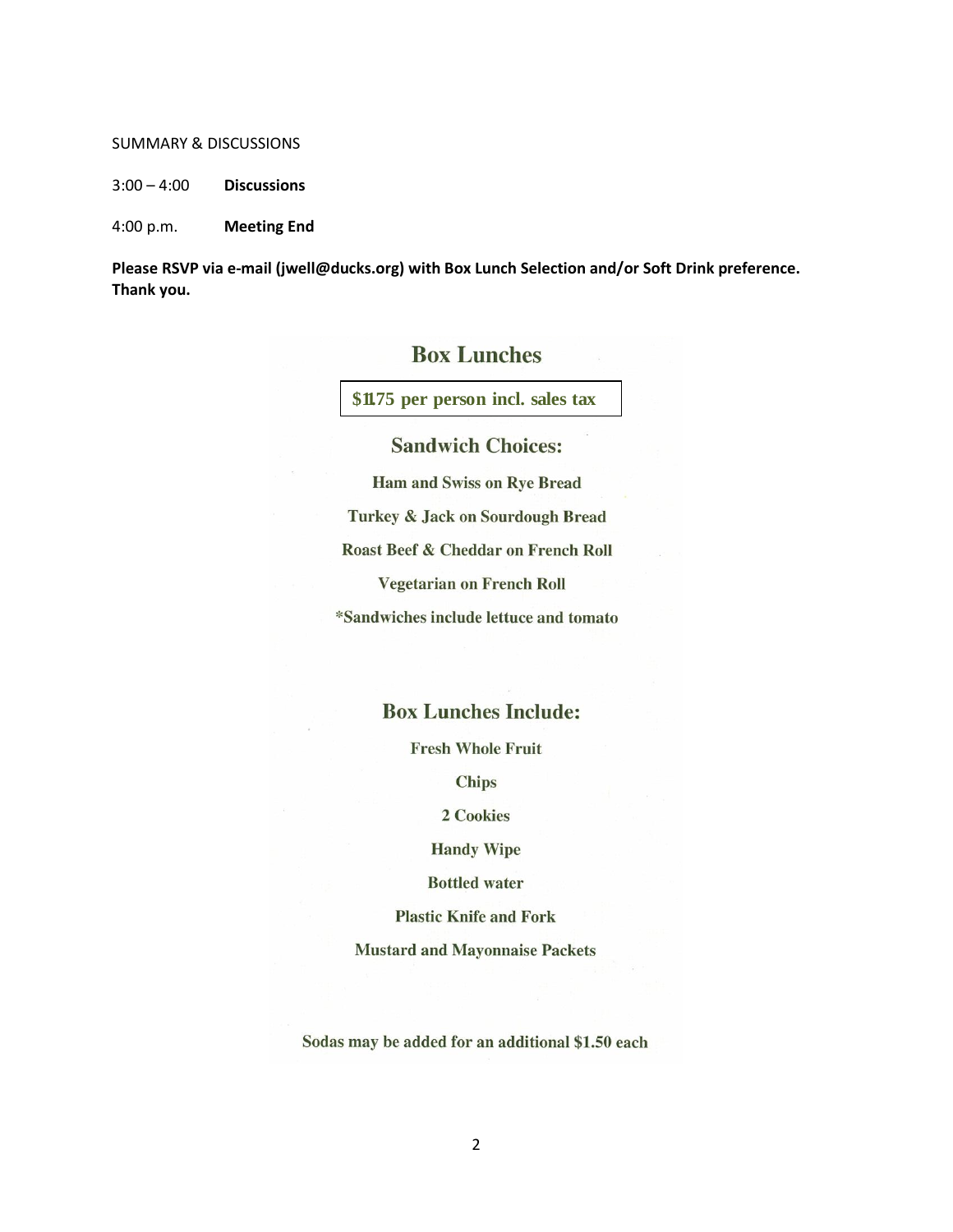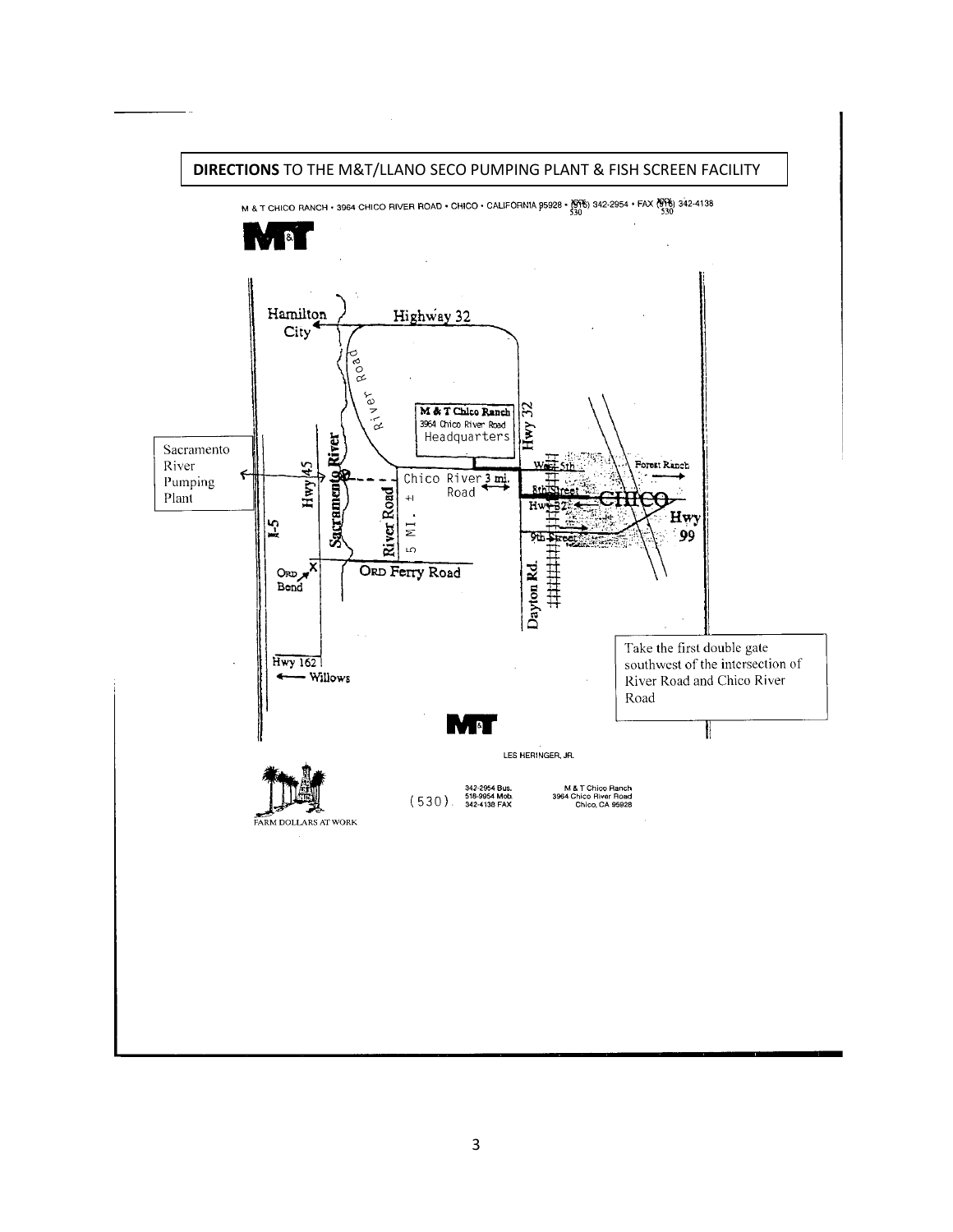## **M&T / Llano Seco Fish Screen Facility Long-Term Protection Project**

#### **October 26, 2011**

**Purpose of Meeting** Examination of Further Analysis of Workshop #5 Technical Team Recommended Alternatives

On October 26, 2011, the M&T/Llano Seco Fish Screen Facility Long-Term Protection Project will hold an informational meeting to discuss the results and findings of the following Technical Studies that were recommended by the project Technical Team and approved by the Steering Committee in Workshop #5 held on September 30, 2008:

## **Phase III Two-Dimensional Modeling of M&T/Llano Seco Pumping Plant Reach, Sacramento River, RM 192.5**

Tetra Tech updated the existing Two-Dimensional Model (2-D) Model) of the M&T/Llano Seco reach with new bathymetry and merged the model with the Army Corps of Engineers Hamilton City "J Levee" Model to evaluate hydrodynamic and sediment transport conditions within the wider reach of the Sacramento River project area; and, to provide boundary conditions for the reformulated physical model.

The two-dimensional hydraulic investigations of the M&T/llano Seco Pumping Plant reach of the Sacramento River were to meet the following specific objectives:

- (1) Investigate the hydraulic impacts, if any, of the upstream Hamilton City Setback Levee project on the existing M&T Pumps and at the relocated City of Chico wastewater outfall;
- (2) Evaluate the hydrodynamic conditions over a range of flows at two potential alternative pumping sites located 2,200 and 3,500 feet downstream, respectively from the existing pumping site;
- (3) Investigate the hydraulic impacts, if any, of the Hamilton City Setback Levee project on the potential long-term solution alternatives at the M&T Pumps and the City of Chico outfall, and conversely, investigate the long-term solution alternatives impacts, if any, on the Hamilton City Setback Levee project; and
- (4) Investigate the hydrodynamic impacts of locating a gravel stockpile on the west overbank opposite the M&T Pumps and to investigate the mobility of the sediments in the stockpile.

## **Physical Model – Colorado State University Hydrology Lab**

Colorado State University Hydrology Lab formulated an existing physical model to evaluate hydraulic conditions and long-term sedimentation patterns near the current M&T/Llano Seco pump intake location and two alternative relocation sites (approx. 2,200 feet and 3,500 feet downstream of the current pump intake) across a variety of discharges and river configurations. Workshop #5 recommendations to investigate the two above-described relocation alternatives for the pump/intake were outside the footprint of the existing physical model, and thus the model required reformulation to encompass the new